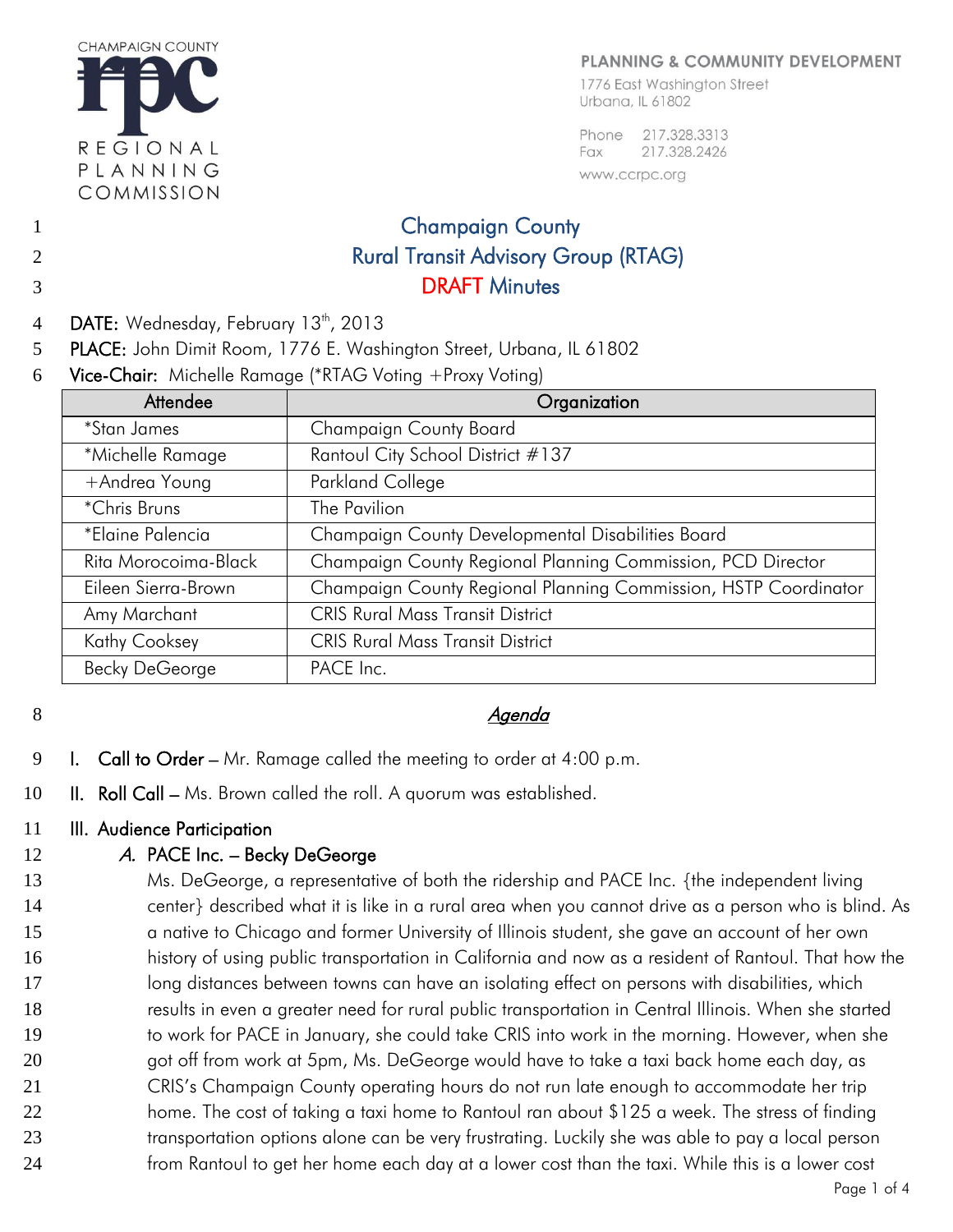- 25 option than a taxi, ride sharing limits her choices of when she leaves work and/or if after work she wants to run errands etc. Therefore, it is a big independent living and privacy issue as well as an economic impact on people's lives.
- The group went around the table and introduced themselves as well as stated the organization 29 and/or representation they were. Ms. DeGeorge asked if there were any questions. Mr. James asked how she came to move to Rantoul, if it was related to Generations of Hope – a program that pulls people from around the country to move to Rantoul; and he asked about the specifics of her work related transportation. Ms. DeGeorge responded that she had known about Generations of Hope for years and as an adoptive mother of two (with grownup children) and that it was the right time for her to make the move for the Rantoul based program. She works five days a week until 5pm from the Urbana PACE office. Mr. James agreed about the need for rural transportation but noted there are funding limitations considering the service is still fairly new in addressing the transportation gap in Champaign County.
- In regards to Ms. DeGeorge leaving work at 5pm, Ms. Brown inquired what time the last bus returns to Rantoul from Champaign-Urbana. Ms. Marchant responded that the buses have to be back in the CRIS Urbana facility off of University Avenue by 5pm; therefore, the last bus from Champaign-Urban going to Rantoul leaves at 3:45pm.
- Ms. DeGeorge described the people who she has met through using CRIS transportation services later into the evening. Ms. Marchant responded that CRIS would ideally like to serve until 9pm at night, but to meet this need, need to find funding to expand service to the whole county and if the demand for later service to operate. Ms. DeGeorge agreed that many times more services come down to funding availability. She also noted that it is ironic that the more people can work – the better quality of life that goes toward the funding, and results in a more active and healthy life. Mr. James agreed regarding the importance of quality of life that transportation can provide.
- Ms. Ramage thanked Ms. DeGeorge for coming today and for sharing the point of view of riders and noted how important it is to see that side of the ridership.
- **IV. Agenda Approval** The agenda was approved (Motion James, Second Palencia, Unanimous).
- V. Approval of Minutes
- 53 A. Meeting of November 14<sup>th</sup>, 2012 Prior to the meeting, Ms. Ramage pointed out a motion error for approving the meeting schedule. The minutes were approved as corrected (Motion James, Second Ramage, Unanimous).

### VI. Unfinished Business

### 57 A. Rural MTD Annexation (Non-Taxing) – Letter & Resolution

58 Referring to the minutes from November  $14<sup>th</sup>$ , 2012, Ms. Black described how at the last meeting RTAG agreed to annex Champaign County into the CRIS Rural MTD (also referred to as the Rural Vermilion County MTD) and for RPC to draft a resolution with a recommendation letter from the RTAG chair to the Champaign County board. In mid-December 2012, the department that oversees the rural transportation funding (Illinois Department of Transportation-Division of Public and Intermodal Transportation, i.e. "DPIT") contacted Champaign County about concerns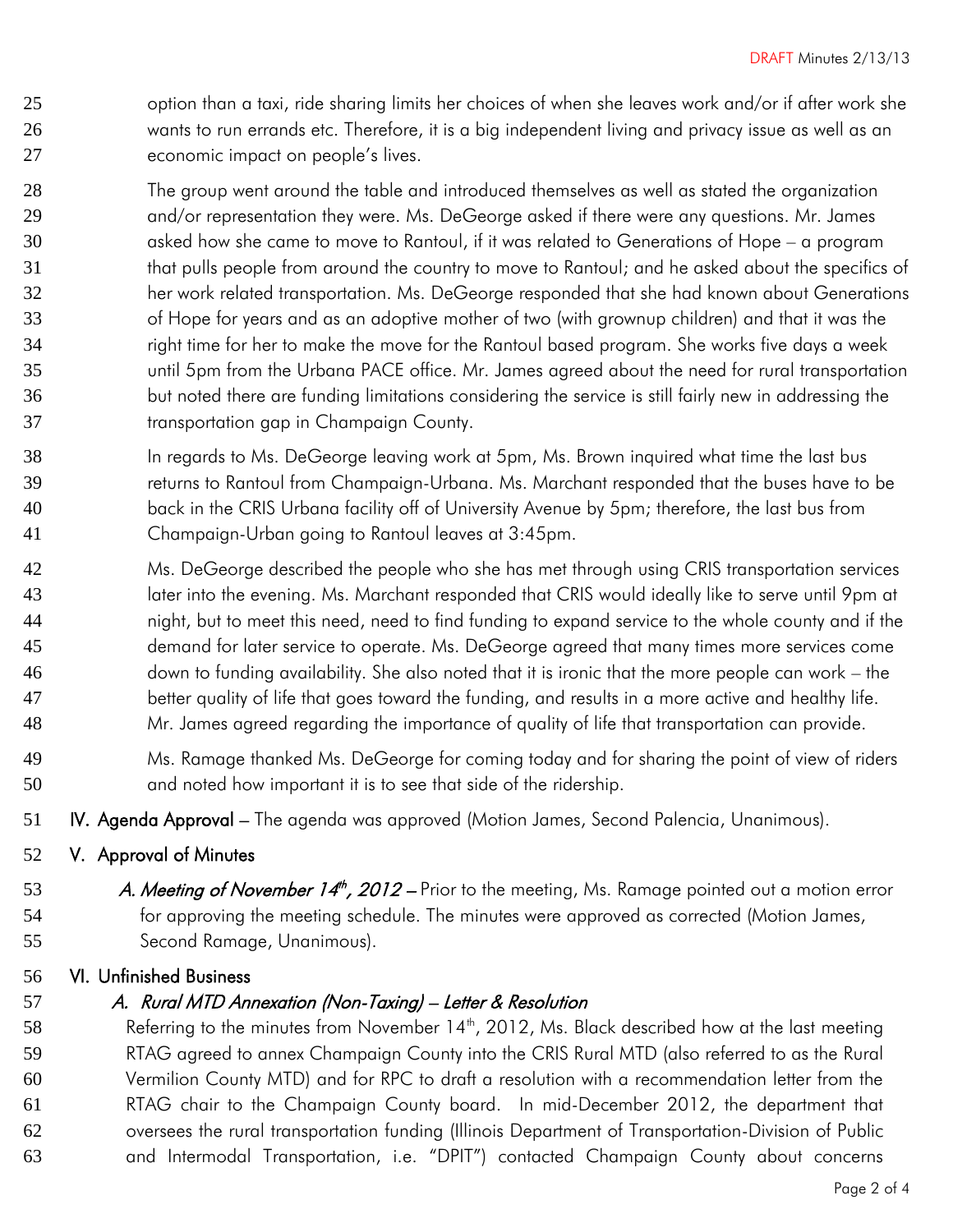regarding the current FY13 operating grant agreement as well as concerns over the intergovernmental agreement submitted by RPC back in July 2012.

- Note: back in June when DPIT provided the FY13 grant application there were no special requirements regarding the existing intergovernmental agreement and/or application. Therefore, the application was submitted by CRIS on behalf of the Champaign County in July and the corresponding resolutions were passed by the county board in August. DPIT took an additional four months to process the FY13 grant application. Ms. Black commented that originally, when 71 IDOT contacted RPC they indicated they would process reimbursements to CRIS while the 72 intergovernmental agreement was reworked by the County to address their new requirements (i.e. receive IDOT concurrence). However, by early January their staff came back with additional, non-specific concerns, and stated that the entire FY13 application and reimbursements were on hold until it was altered again and adopted by the county board. When RPC staff asked for further clarification and/or examples to address these concerns – various responses were provided by various DPIT staff members.
- Therefore, Ms. Black, Ms. Brown, and Mr. (Cameron) Moore traveled to DPIT's Chicago office to resolve issues and move forward. During the last Monday's meeting, when asked what the underlying problem was, IDOT-DPIT's deputy director responded that their legal counsel had 81 issued a legal opinion whereby the appropriation for the state funding requires the county (not the operator) to have signature authority, even though Champaign County has the 83 CRIS's CEO as the authorized signature for fiscal requisitions. As a result, payments for 84 transportation services to CRIS are eight months behind. During the meeting, Ms. Black 85 bointed out how it had been over six months since the application was turned in, and that with such a delay could result in temporary stoppage in transportation services in the county. DPIT recognized that the Champaign County was the first grantee to address their concerns, which stemmed from the past templates IDOT use to provide give new grantees (hence there was no working example they could provide to the county). Other grantees would be required to make the same/similar changes as Champaign is making now. As the new requirements were related to state's funding, and in recognition of delayed application process with staffing shortages, DPIT agreed to "priority process in four weeks" the federal portion of the contract and get reimbursement checks moving as fast as possible.
- While the possible MTD annexation would not go into effect until FY14 (July 1), the letter and resolution for annexing into the Rural MTD was postponed until the current fiscal year's agreement issues could be resolved. Ms. Black and Ms. Brown met with Ms. Marchant the day before. Ms. Marchant indicated that CRIS could continue service if the federal requisitions were approved.

### 99 B. New Intergovernmental Agreement (Per IDOT) – FY13

 Based on the discussion of the new intergovernmental agreement, the group discussed the importance of CRIS clearly communicating to the county board that rural MTDs typically are non-102 taxing bodies, as CRIS is in Vermilion County. The next step will be to meet with Deb Busey once the new intergovernmental agreement for FY13 is in place.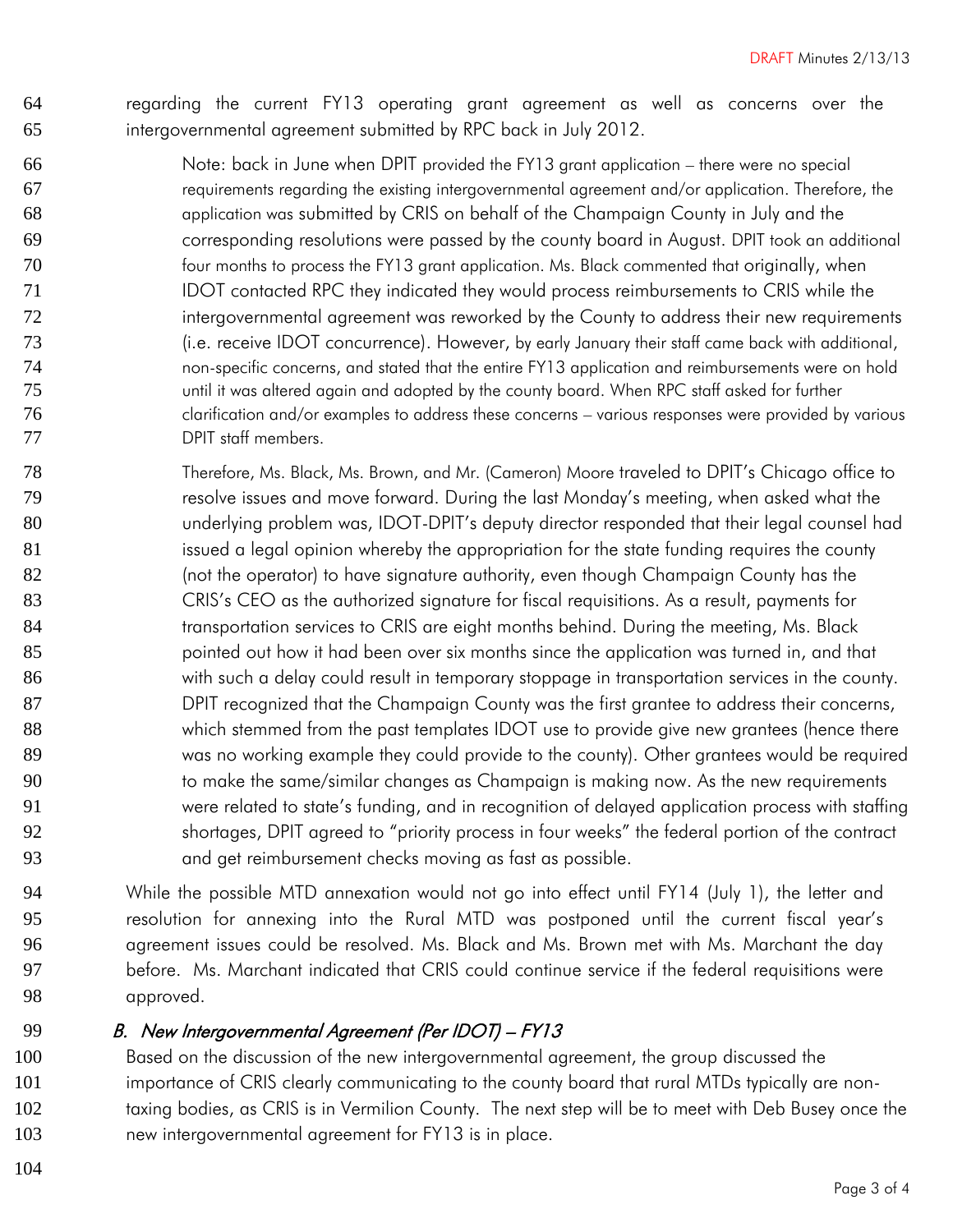105

## 106 VII. New Business

## 107 A. CRIS Service Report: FY13, 2<sup>nd</sup> Quarter Prepared by CCRPC (Eileen Sierra-Brown)

 Ms. Brown prepared the quarterly report (green handout) and a new trend chart to compare trips between 2011 and 2012 (see bar charts within the handouts). Highlights of the report were reviewed by the group, which included: 75 newly registered riders that brings total ridership since 111 starting service to 1,014 persons; average trips per day peaked at 74 with a slight dip in December of 57 (likely due to the cold and holidays meant less operating days; and with the exception of December that was significantly colder than last December total trips and average 114 trips per day had increased in 2012.

115 During the discussion, a correction on the headers for the bar graphs was made (October through 116 December were not mentioned). Ms. Brown indicated she would make those corrections, email 117 that out to the group, and post the presentation online.

## 118 B. Champaign County Rural Public Fiscal Report (Amy Marchant)

119 Ms. Marchant reported for the current fiscal year (FY13), IDOT-DPIT has not reimbursed CRIS for 120 transportation services totaling the \$104,000 of state funds and a \$140,000 federal. However, 121 they are working with their banker, Frist Mid-West, regarding their line of credit close to the top 122 with anticipated revenue to be distributed soon by DPIT (as reported earlier in the meeting). 123 Additionally, Ms. Marchant reported that the audit for the year has just wrapped up. Audit is 124 complete, close to top. Ms. Marchant iterated the importance of moving forward with the MTD as 125 the top priority for expanding the service.

### 126 VIII. Old Business

- 127 A. CCRPC Rural Mobility Transportation Plan & HSTP Update (Eileen Sierra-Brown) Due to time 128 **restraints, this presentation was postponed until the next meeting.**
- 129 IX. Announcements None
- 130 X. Audience Participation None
- 131 XI. Adjournment Meeting was adjourned at 5:02 PM. Next meeting is on May  $9<sup>th</sup>$ , 2013 at 4:00 PM in 132 the John Dimit Room.
- 133 {Since the meeting's adjournment a special meeting was needed to be called regarding changes in
- 134 transportation funding and services the special meeting is scheduled for April 4<sup>th</sup>, 2013 at 4:00PM in
- 135 the Jennifer Putnam Room.}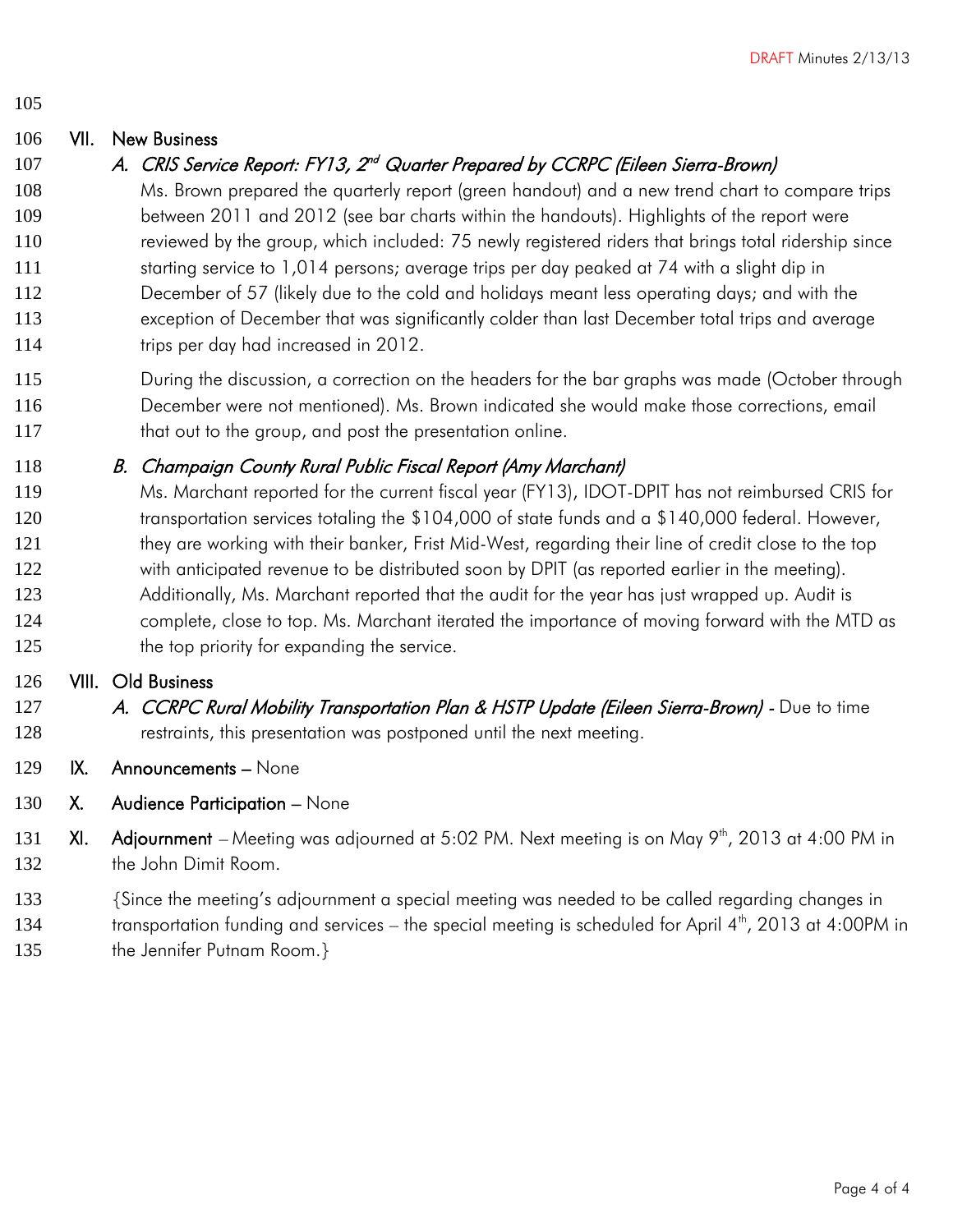



www.ruraltransits.org

February 28, 2013

Dear Champaign County Senior Rural Riders,

RTS

Re: Champaign County Senior Passport Program Ending

You have been participating in a Senior Rural Rider Transportation Program that has been generously funded by East Central IL Area Agency on Aging (ECIAAA) so that we may provide affordable rides for Older Adults age 60 or over.

This means that you have been able to ride our bus system for the cost of a recommended donation of \$2.00 each way. However, effective March 1, 2013 the Champaign County Senior Rural Rider Program will no longer be receiving funds for the provision of affordable rides to seniors in Champaign County due to Federal Sequestration of funds. We are allowing a grace period through March 6, 2013, for you to continue to ride for a donation. On March 7, 2013 all rides will require a fair of \$2.00 each way for Older Adults age 60 or over and will now be under our 5311 general public transportation. If you have rides scheduled after March 6, 2013; these rides will require a fair of \$2.00 each way. If you wish to make changes to these rides please contact our Champaign office as soon as possible at the following number 217-344-4287.

It will be determined by RTAG (Rural Transit Advisory Group) if we will be able to continue the services after April 30, 2013. We will notify you about the services, after RTAG makes a decision regarding provision of transit services for Older Adults age 60 or over.

As always, we are pleased to answer any question you may have by calling 217-344- 4287.

With warmest regards,

Amy S. Marchant CEO

CC: East Central IL Area Agency on Aging Champaign IL County Rural Transportation Advisory Group